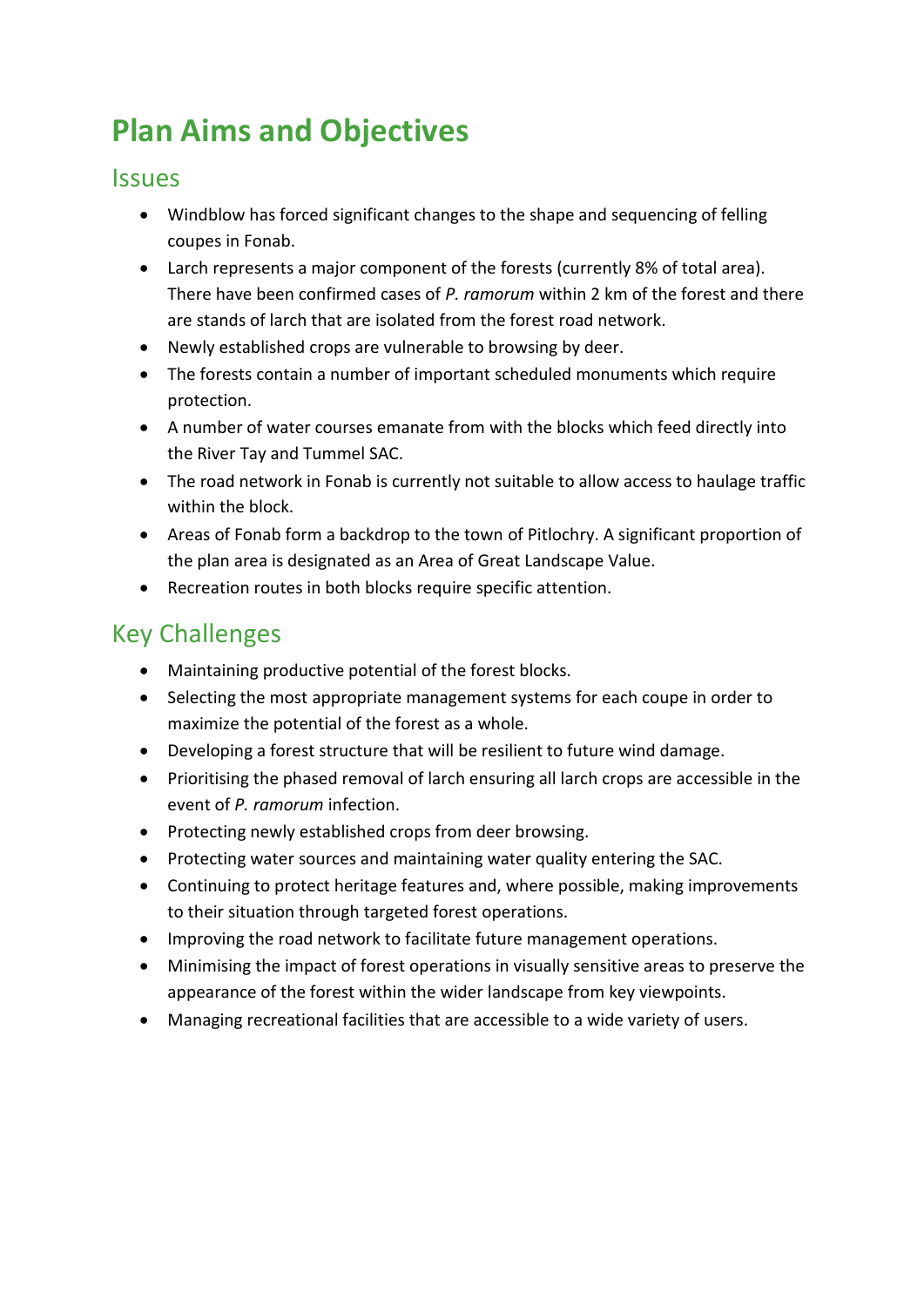## Management Aims

#### Aim 1

**Produce high quality timber crops and support specialist timber markets and local sawmills.** The fertile and sheltered lower slopes are prime sites for commercial broadleaf crops and alternative conifer species, utilizing thinning and continuous cover forestry to develop stands of large, high value timber. The upper reaches of both forests are highly suited to growth of short rotation timber crops, providing consistent volume to the regional programme.

#### Aim 2

**Maintain high water quality of salmon rivers as well as wider riparian habitats.** A number of water courses emanate from both forests. Increasing planting of suitable species in riparian zones will help improve water quality entering the Special Area of Conservation (SAC), improve opportunities for wildlife and habitat links within the forests and also have benefits for flood risk management in the Tay catchment.

#### Aim 3

**Improve the health and wellbeing of local residents and visitors through recreational use of the site.** The route of the Rob Roy Way as it descends through Fonab to the finish in Pitlochry follows an ancient right of way that is popular with walkers and mountain bikers alike. Spectacular views over Strathtay are also afforded from the viewpoint at the Castle Dow Scheduled Monument.

### Plan Objectives

- Ensure adequate access is in place in time for forest operations.
- Plan operational access for larch coupes to be in place in case of *P. ramorum*  infection.
- Plan felling and restocking operations for the benefit of flood risk management in downstream Operational Target Areas (OTA's).
- Plan appropriate deer management strategy to ensure successful establishment of planting.
- Ensure heritage features are properly protected during operations.
- Plan coupes and restock areas to minimise the risk of future windblow incidents.
- Devise management strategy for forest operations in visually sensitive locations.
- Ensure neighbouring SSSI's are maintained or improved as a result of FLS activities.
- Improve habitat for Northern Damselfly in the vicinity of Logierait Mires SSSI.
- Preserve populations of Juniper at the northern end of Grandtully.
- Expand native woodland cover around the summit of Creag Craggan.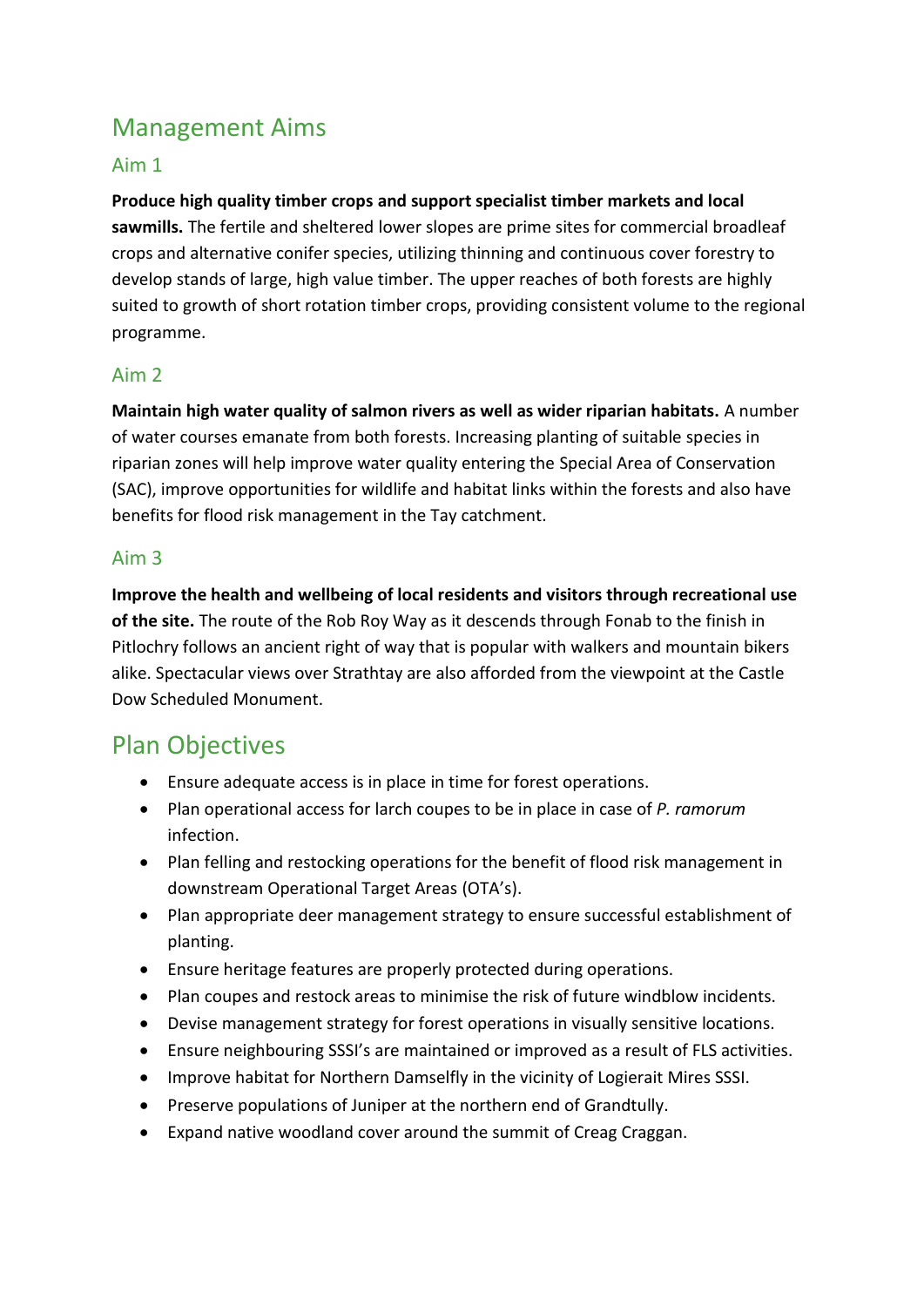| <b>Objective</b>                                                                                            | <b>Opportunity</b>                                                                                                                                                                                                                                                           | <b>Constraint</b>                                                                                                                                                                                                                                                                          | <b>Concept</b>                                                                                                                                                                                                                                                                                                                                                                                | <b>Zone</b>     |
|-------------------------------------------------------------------------------------------------------------|------------------------------------------------------------------------------------------------------------------------------------------------------------------------------------------------------------------------------------------------------------------------------|--------------------------------------------------------------------------------------------------------------------------------------------------------------------------------------------------------------------------------------------------------------------------------------------|-----------------------------------------------------------------------------------------------------------------------------------------------------------------------------------------------------------------------------------------------------------------------------------------------------------------------------------------------------------------------------------------------|-----------------|
| <b>Produce high quality</b><br>timber crops and support<br>specialist timber markets<br>and local sawmills. | • Fertile and sheltered lower slopes<br>are prime sites for growing<br>alternative conifer species over<br>longer rotations.<br>• Potential for use of CCF<br>management<br>• Both blocks have good access<br>onto the A9 for markets to the<br>north and south.             | • Higher elevations are<br>exposed to prevailing winds<br>which has led to progressive<br>windblow in the past.<br>• Areas of wet ground also<br>present issues for stability.<br>• Access onto the public road<br>network from Fonab requires<br>improvement to allow haulage<br>traffic. | · Identify suitable sheltered<br>sites with fertile soils for CCF<br>management.<br>• In upland areas that are not<br>visible from key viewpoints plan<br>for clearfell management over<br>shorter rotations.<br>• Thin suitable crops to<br>maximize potential of final crop<br>trees with an awareness of<br>stability risks.<br>• Manage broadleaved stands<br>for niche hardwood markets. | Whole<br>Forest |
| <b>Maintain high water</b><br>quality of salmon rivers<br>as well as wider riparian<br>habitats.            | • There are many watercourses<br>emanating from within the blocks.<br>• The forest catchments feed<br>directly into the rivers Tay and<br>Tummel SAC's.<br>• Wetland areas along the Fonab<br>plateau have the potential to<br>support populations of Northern<br>damselfly. | • New broadleaf planting in<br>riparian areas will require<br>protection from deer<br>browsing.                                                                                                                                                                                            | • Plant suitable native<br>broadleaved species in small<br>groups along currently open<br>riparian corridors, protected<br>with tubes or exclosures.<br>• Buffer water courses in<br>restock coupes with similar<br>native broadleaf mixtures.<br>• Blocking strategic drains will<br>slow the passage of water into<br>rivers at times of peak flow.                                         | Whole<br>Forest |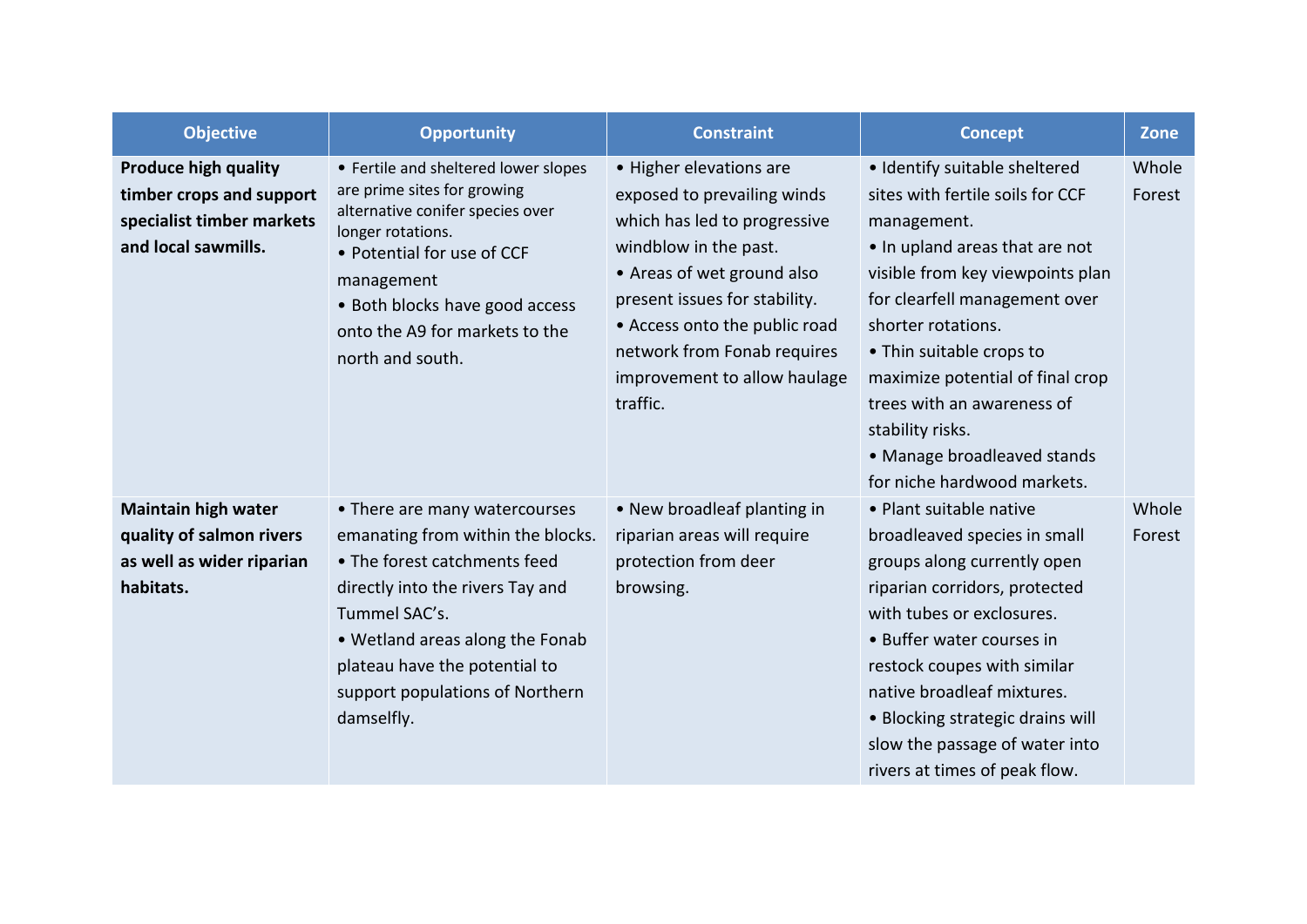| <b>Objective</b>              | <b>Opportunity</b>                  | <b>Constraint</b>             | <b>Concept</b>                      | <b>Zone</b> |
|-------------------------------|-------------------------------------|-------------------------------|-------------------------------------|-------------|
| Improve the health and        | • Rob Roy way passes through        | • Rob Roy Way path            | • Investigate the potential to      | Zones       |
| wellbeing of local            | Fonab en route to its final         | descending from Fonab is in   | reroute the waymarked trail in      | 2&8.3       |
| residents and visitors        | destination in Pitlochry.           | poor state of repair due to   | Grandtully through the native       |             |
| through recreational use      | • Superb views across Strathtay     | drainage issues and natural   | oak woodland, away from the         |             |
| of the site.                  | from vantage point at Castle Dow.   | regen.                        | forest road.                        |             |
|                               | • Forests are easily accessible for | • Way marked path to Castle   | • Investigate potential to          |             |
|                               | locals and visitors from Pitlochry  | Dow follows uninspiring route | improve links between               |             |
|                               | and Grandtully for walking and      | up forest road.               | Grandtully and neighbouring         |             |
|                               | cycling.                            | • Final ascent of waymarked   | Griffin forest to create a circular |             |
|                               | • Opportunity to link path from     | path to Castle Dow is not     | walk on the core path network.      |             |
|                               | Grandtully into neighbouring        | suitable for wheeled access.  | • Carry out repairs to the core     |             |
|                               | Griffin forest to create a circular |                               | path as it descends Fonab           |             |
|                               | walk.                               |                               | towards Pitlochry.                  |             |
| <b>Ensure Adequate access</b> | • Current road network serves       | • Shared access onto public   | • Plan road upgrades in advance     | Whole       |
| is in place in time for       | majority of coupes in both blocks.  | road from Fonab requires      | of any proposed fellings.           | Forest      |
| forest operations             | • Duntallich mine road provides     | upgrading.                    | • Aim to stagger coupes to allow    |             |
|                               | excellent access to much of         | • No agreement to haul timber | roads network time to settle        |             |
|                               | Fonab.                              | along Duntallich mine road    | between operations.                 |             |
|                               | • Good quarry resource in           | outwith FLS boundary.         | • Investigate the need for a new    |             |
|                               | Grandtully will keep repair and     | • Some thinning coupes at the | road segment to access thinning     |             |
|                               | construction costs down.            | south end of Grandtully       | coupes in Grandtully currently      |             |
|                               |                                     | isolated from road network by | isolated by watercourses.           |             |
|                               |                                     | watercourses.                 |                                     |             |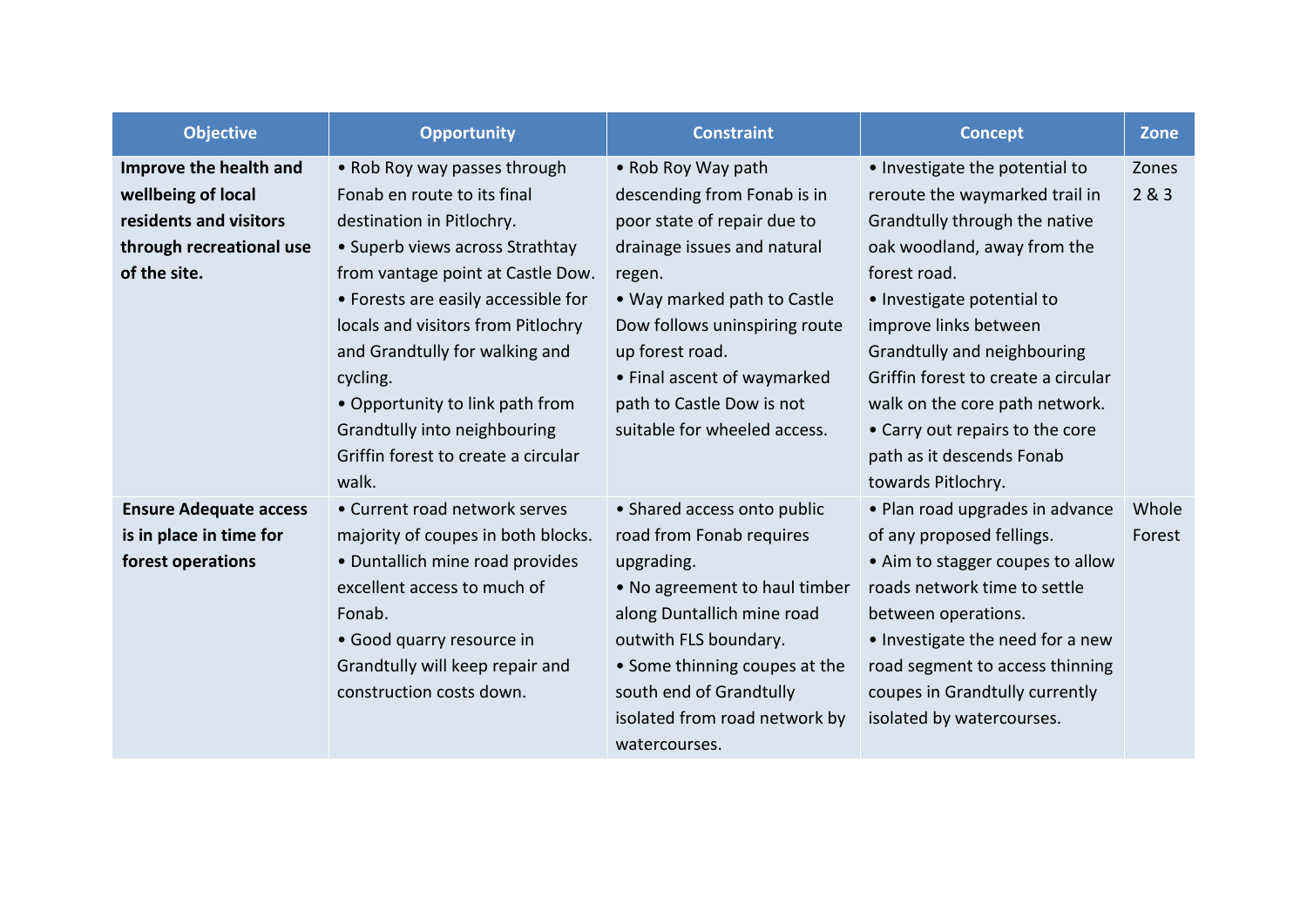| <b>Objective</b>               | <b>Opportunity</b>                | <b>Constraint</b>                 | <b>Concept</b>                     | <b>Zone</b> |
|--------------------------------|-----------------------------------|-----------------------------------|------------------------------------|-------------|
| <b>Plan operational access</b> | • Majority of larch is easily     | • Plant health notifications      | • Actively bring forward mature    | Whole       |
| for larch coupes to be in      | accessible from current road      | (PHN's) have been served for      | larch coupes in the felling        | Forest      |
| place in case of P.            | network.                          | P. ramorum less than 2km          | programme.                         |             |
| ramorum infection.             |                                   | from Grandtully.                  | • Plan for access to isolated      |             |
|                                |                                   | • Larch is a key component in     | larch coupes in the event of a     |             |
|                                |                                   | high visibility area overlooking  | PHN being served.                  |             |
|                                |                                   | Pitlochry.                        | • Restock felled larch coupes      |             |
|                                |                                   | • Some small areas of larch       | with a suitable alternative        |             |
|                                |                                   | with no direct road frontage.     | species.                           |             |
|                                |                                   |                                   | • Consider Underplanting larch     |             |
|                                |                                   |                                   | in highly visible locations before |             |
|                                |                                   |                                   | felling of mature crops.           |             |
| Plan felling and               | • Forests only make up a small    | • Felling large scale coupes will | • Plant suitable native            | Whole       |
| restocking operations for      | percentage of catchment for the   | affect the speed of water         | broadleaved species in small       | Forest      |
| the benefit of flood risk      | closest downstream OTA at         | entering river systems during     | groups along currently open        |             |
| management in                  | Dunkeld.                          | times of peak flow.               | riparian corridors, protected      |             |
| downstream Operational         | • Management for flood            |                                   | with tubes or exclosures.          |             |
| <b>Target Areas.</b>           | mitigation also provides benefits |                                   | • Buffer water courses in          |             |
|                                | for expanding and linking         |                                   | restock coupes with similar        |             |
|                                | habitats.                         |                                   | native broadleaf mixtures.         |             |
|                                |                                   |                                   | • Block existing drains to slow    |             |
|                                |                                   |                                   | progress of rainfall into rivers.  |             |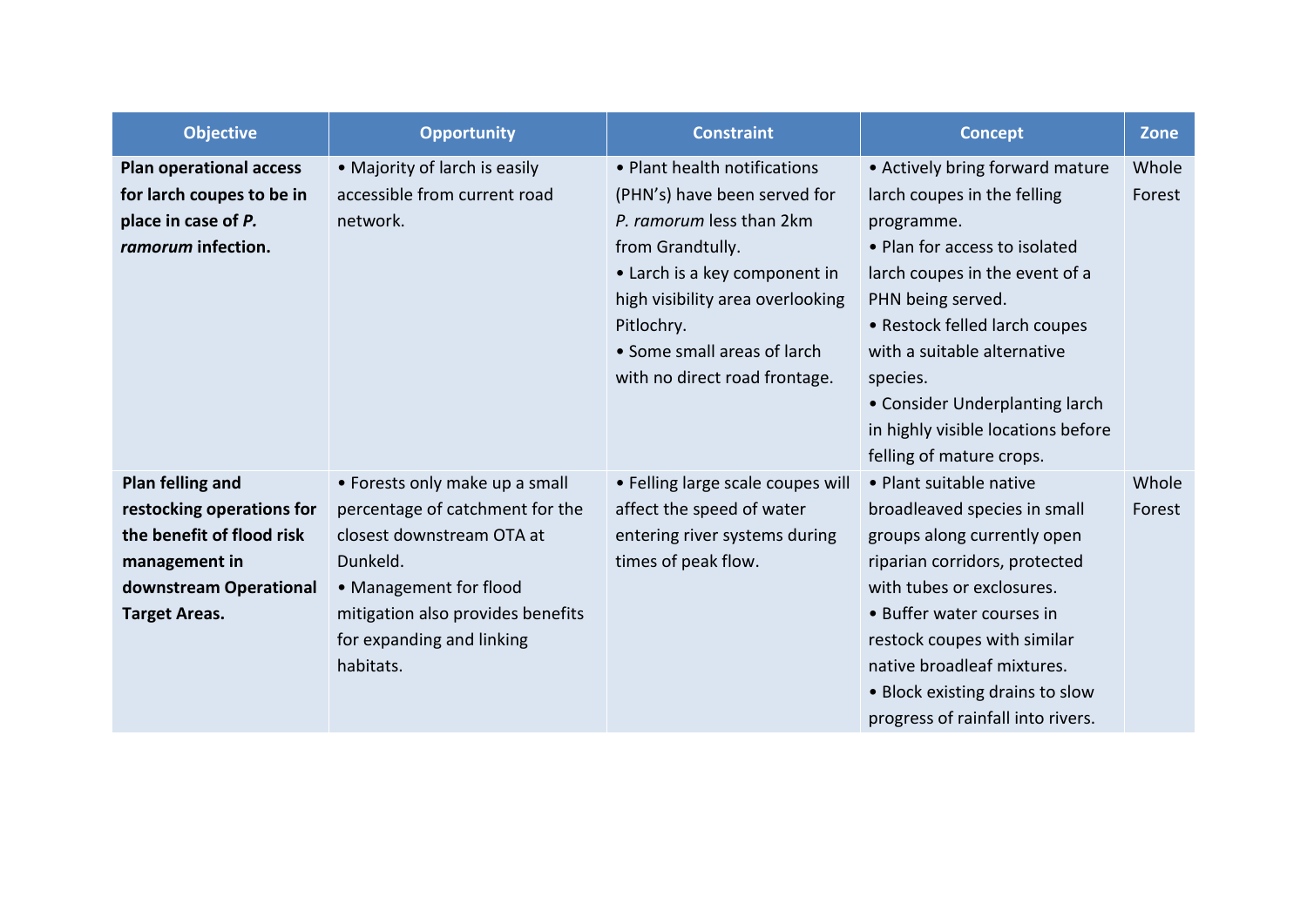| <b>Objective</b>                                                                                      | <b>Opportunity</b>                                                                                                                                                                                                                                                                                          | <b>Constraint</b>                                                                                                                                                                                                                                                                                                                                                                                                               | <b>Concept</b>                                                                                                                                                                                                                                                                                                                                                                | <b>Zone</b>     |
|-------------------------------------------------------------------------------------------------------|-------------------------------------------------------------------------------------------------------------------------------------------------------------------------------------------------------------------------------------------------------------------------------------------------------------|---------------------------------------------------------------------------------------------------------------------------------------------------------------------------------------------------------------------------------------------------------------------------------------------------------------------------------------------------------------------------------------------------------------------------------|-------------------------------------------------------------------------------------------------------------------------------------------------------------------------------------------------------------------------------------------------------------------------------------------------------------------------------------------------------------------------------|-----------------|
| Plan appropriate deer<br>management strategy to<br>ensure successful<br>establishment of<br>planting. | • Fonab has a reasonably good<br>perimeter fence.<br>• Cull targets in both blocks set to<br>increase.<br>• Local deer management group<br>helps to co-ordinate control of<br>deer population.                                                                                                              | • Grandtully has no fence.<br>Deer move across the hill from<br>Griffin Forest to the open<br>ground on Kinnaird Estate<br>through the block.<br>. New planting scheme to the<br>east of Grandtully will be<br>fenced, this may disrupt deer<br>movements and cause<br>bottlenecks.<br>• Cattle grids at entry points<br>for the Duntallich Mine road<br>will create access points for<br>deer if not cleared out<br>regularly. | • Continue with deer cull as<br>primary method of population<br>control.<br>• Design open space for<br>shooting and suitable ranger<br>access at the point of<br>restocking.<br>• Stagger planting or groups in<br>riparian areas to create<br>sightlines and cover for stalking.<br>• Monitor condition of cattle<br>grids and ensure regular<br>maintenance is carried out. | Whole<br>Forest |
| <b>Ensure Heritage features</b><br>are properly protected<br>during forest operations.                | • Several Scheduled Monuments<br>identified in both blocks.<br>• Castle Dow is a popular<br>destination for local walkers,<br>accessible by waymarked path.<br>• The condition of the Clachan an<br>Diridh stone circle was upgraded<br>by Historic Environment Scotland<br>at the last inspection in 2019. | • Hut circles at southern end<br>of Grandtully are inaccessible,<br>surrounded by dense<br>commercial crops.                                                                                                                                                                                                                                                                                                                    | • Maintain appropriate buffers<br>around heritage features.<br>• Consider redesigning coupes<br>at the point of restock to<br>improve the setting of<br>Scheduled Monuments at the<br>south end of Grandtully.                                                                                                                                                                | Zones<br>2&3    |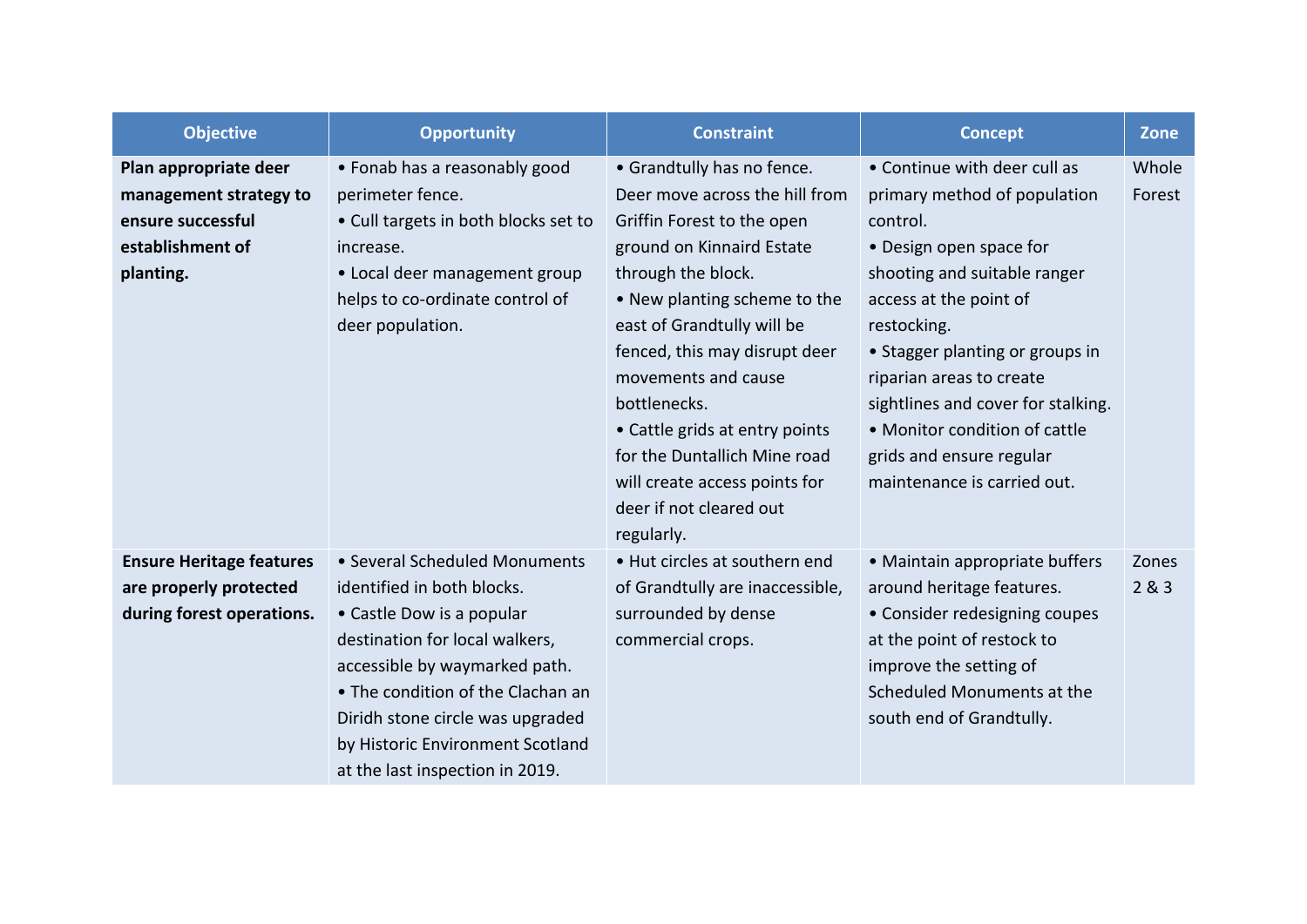| <b>Objective</b>                                                                                  | <b>Opportunity</b>                                                                                                                                                                                                                             | <b>Constraint</b>                                                                                                                       | <b>Concept</b>                                                                                                                                                                                                                                                                                                                                                                                                                                  | <b>Zone</b>     |
|---------------------------------------------------------------------------------------------------|------------------------------------------------------------------------------------------------------------------------------------------------------------------------------------------------------------------------------------------------|-----------------------------------------------------------------------------------------------------------------------------------------|-------------------------------------------------------------------------------------------------------------------------------------------------------------------------------------------------------------------------------------------------------------------------------------------------------------------------------------------------------------------------------------------------------------------------------------------------|-----------------|
| Plan coupes and restock<br>areas to minimise the<br>risk of future windblow<br>incidents.         | • Grandtully is largely protected<br>from prevailing winds by<br>neighbouring Griffin forest.<br>• Low visibility from key<br>viewpoints allows greater<br>freedom for scale and shape of<br>felling coupes in areas of high<br>windblow risk. | • Upper reaches of Fonab are<br>exposed to prevailing winds.                                                                            | • Plan coupe rotations based on<br>terminal crop height.<br>• Only thin crops where site<br>conditions are suitable.<br>• Avoid late thinnings in<br>marginal sites.<br>• Fell all coupes to a stable<br>green edge to avoid exposure of<br>adjacent crops.<br>• Design in network of rides and<br>crop breaks to provide options<br>for future felling coupes.<br>• Restock western edge of<br>forest with permanent buffer of<br>broadleaves. | Whole<br>Forest |
| <b>Devise management</b><br>strategy for forest<br>operations in visually<br>sensitive locations. | • North face of Fonab suitable site<br>for CCF management.<br>• Lower slopes of Grandtully well<br>established native broadleaf<br>woodland.                                                                                                   | • North face of Fonab forms<br>part of key backdrop to town<br>of Pitlochry.<br>• Larch is a major component<br>of north face of Fonab. | • Where appropriate, employ<br>CCF management techniques to<br>maintain canopy cover in<br>visually sensitive locations.<br>• Restock felled larch with a<br>suitable alternative species.                                                                                                                                                                                                                                                      | Zone 3          |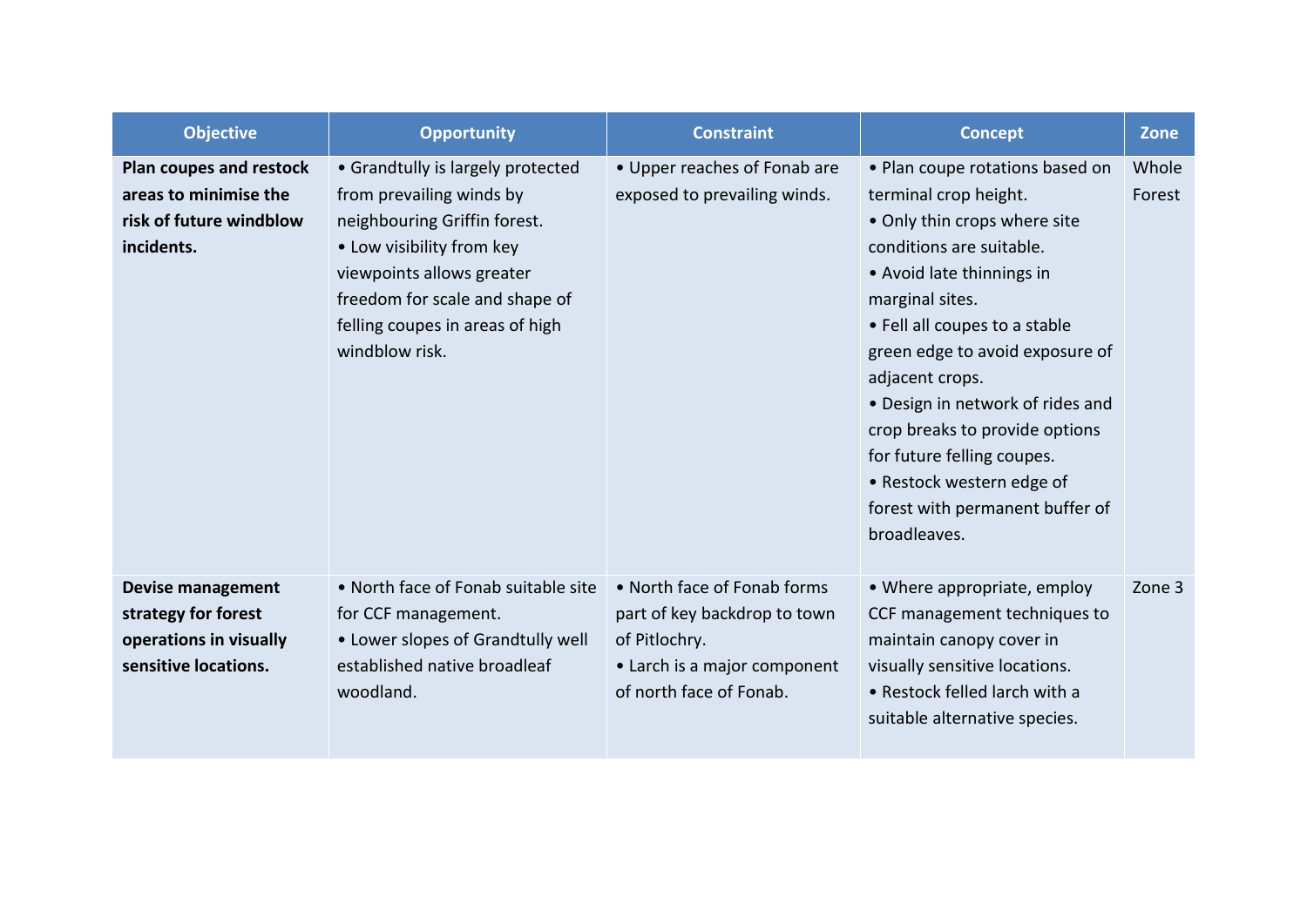| <b>Objective</b>             | <b>Opportunity</b>               | <b>Constraint</b>                | <b>Concept</b>                  | <b>Zone</b> |
|------------------------------|----------------------------------|----------------------------------|---------------------------------|-------------|
| <b>Ensure neighbouring</b>   | • Populations of juniper scrub   | • Juniper populations in         | • Apply appropriate buffers of  | Zone 3      |
| SSSI's are maintained or     | already well established in      | Grandtully at risk from deer     | open space and suitable native  |             |
| improved as a result of      | Grandtully in the vicinity of    | browsing and P. austrocedrii     | planting around Logierait Mires |             |
| <b>FLS activities.</b>       | Balnaguard burn SSSI.            | infection.                       | SSSI at the point of restock.   |             |
|                              | • Currently programmed felling   |                                  | • Dam the minor watercourse to  |             |
|                              | coupe in Fonab will present an   |                                  | the south of Clachan an Diridh  |             |
|                              | opportunity for improvements in  |                                  | to expand the wetland area to   |             |
|                              | the vicinity of Logierait Mires. |                                  | the north of the mine road.     |             |
|                              | • Potential to expand existing   |                                  | • Create shooting opportunity   |             |
|                              | wetland features in Fonab to     |                                  | for deer management around      |             |
|                              | create habitat for Northern      |                                  | juniper populations in          |             |
|                              | damselfly.                       |                                  | Grandtully.                     |             |
|                              |                                  |                                  |                                 |             |
| <b>Improve habitat for</b>   | • Currently programmed felling   | • Large buffer on SSSI site will | • Dam the minor watercourse to  | Zones       |
| <b>Northern Damselfly in</b> | coupe in Fonab will present an   | impact on area available for     | the south of Clachan an Diridh  | 1 & 3       |
| the vicinity of Logierait    | opportunity for improvements in  | commercial crops.                | to expand the wetland area to   |             |
| <b>Mires SSSI.</b>           | the vicinity of Logierait Mires. |                                  | the north of the mine road.     |             |
|                              | • Potential to expand existing   |                                  | • Link ponds and wetland areas  |             |
|                              | wetland features in Fonab to     |                                  | at the top of Fonab with        |             |
|                              | create habitat for Northern      |                                  | corridors of suitable native    |             |
|                              | damselfly.                       |                                  | species.                        |             |
|                              |                                  |                                  |                                 |             |